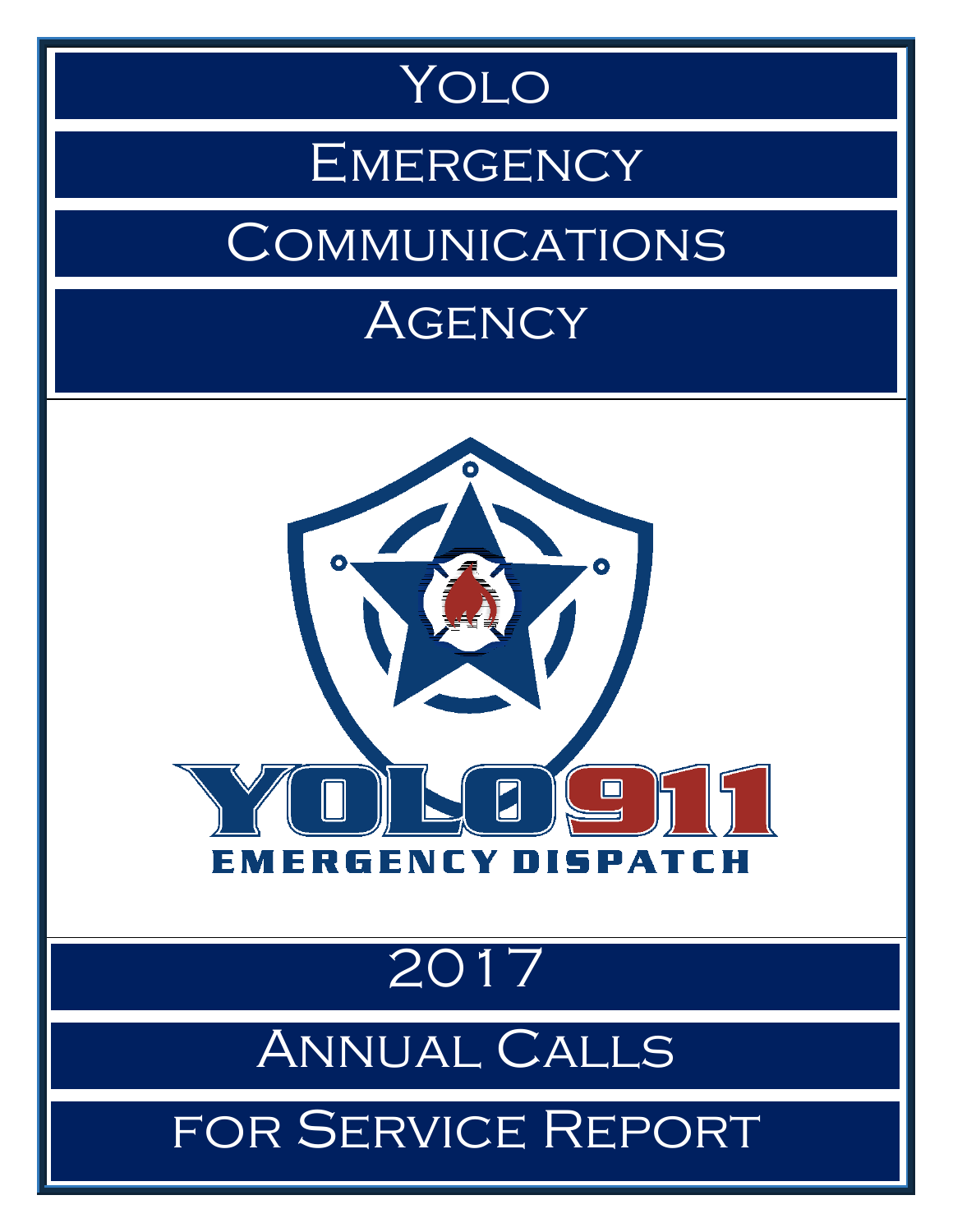## TABLE OF CONTENTS

| 2017 STATISTICS                |                |
|--------------------------------|----------------|
| <b>CAD EVENTS</b>              | 2              |
| <b>PHONE CALLS</b>             | $\overline{2}$ |
| ALL AGENCIES                   | З              |
| <b>CITY OF WINTERS</b>         | 4              |
| <b>CITY OF WOODLAND</b>        | 5              |
| <b>CITY OF WEST SACRAMENTO</b> | 6              |
| <b>COUNTY OF YOLO</b>          | 7              |
| YOCHA DEHE WINTUN NATION       | 8              |
| ARBUCKLE                       | 9              |
| COUNTY FIRE                    |                |

YECA – Yolo **EMERGENCY COMMUNICATIONS AGENCY** 

EMD – Emergency **MEDICAL DISPATCHER** 

CLETS – California Law **ENFORCEMENT TELECOMMUNICATION** s System

CAD – Computer Aided Dispatch

JPA – Joint Powers **AUTHORITY** 

Weighted Records Entries – Actual **STAFF TIME SPENT**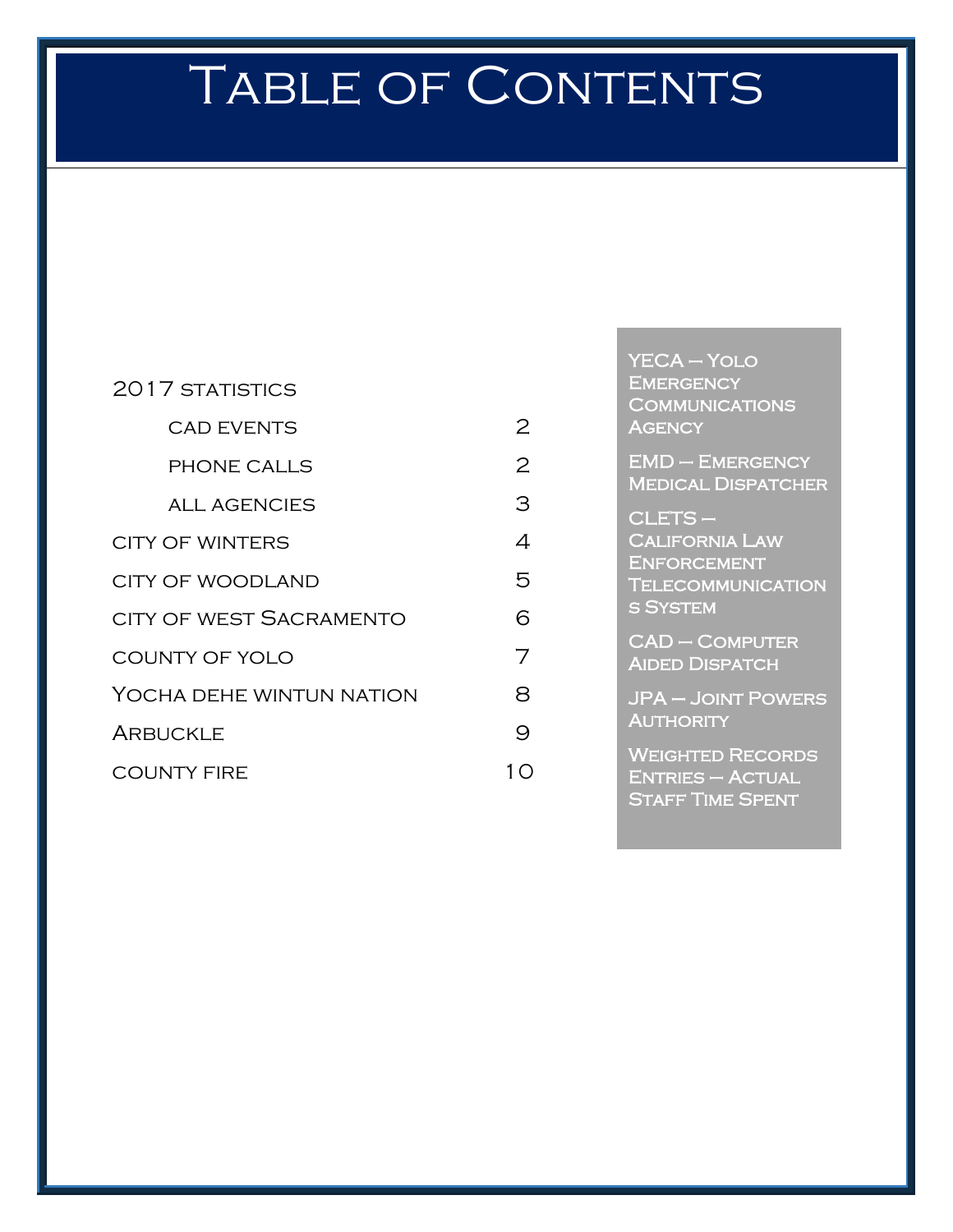### <span id="page-2-0"></span>CAD EVENTS & ALL PHONE

YECA UTILIZES TRITECH CAD SOFTWARE TO SUPPORT THE complexities of YECA's multi-jurisdictional environment.



YECA utilizes AT&T's VESTA phone system to retrieve and process incoming and outgoing calls.

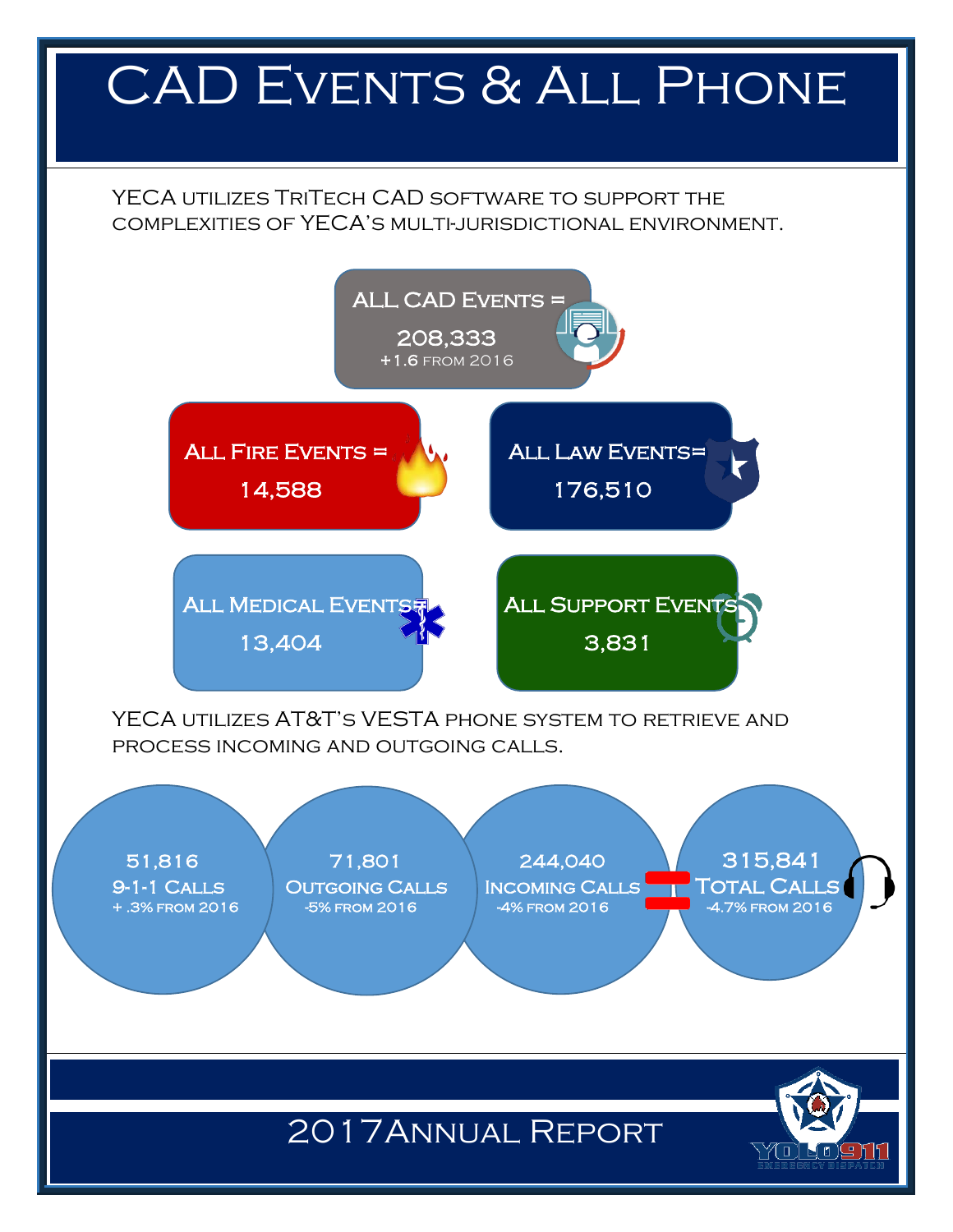## ALL AGENCIES

<span id="page-3-0"></span>

| <b>Overall YECA</b>           | 2017 Total | 2016 Total | % Change |
|-------------------------------|------------|------------|----------|
| <b>Calls for Services</b>     |            |            |          |
| Law                           | 155,462    | 160,096    | $-3\%$   |
|                               |            | 26,581     |          |
| Fire                          | 14,588     | (combined) | $-22\%$  |
| Medical                       | 13,404     |            |          |
| <b>Police Records Entries</b> | 9,313      | 4,688      | 13%      |
| Probation                     | 3,325      | 1,939      | 42%      |
| <b>Public Works</b>           | 2,336      | 2,019      | 14%      |
| <b>Animal Control</b>         | 8,410      | 7,772      | 8%       |
| Support                       | 1,495      | 1,837      | $-19%$   |
| <b>Total</b>                  | 208,333    | 205,066    | 1.5%     |

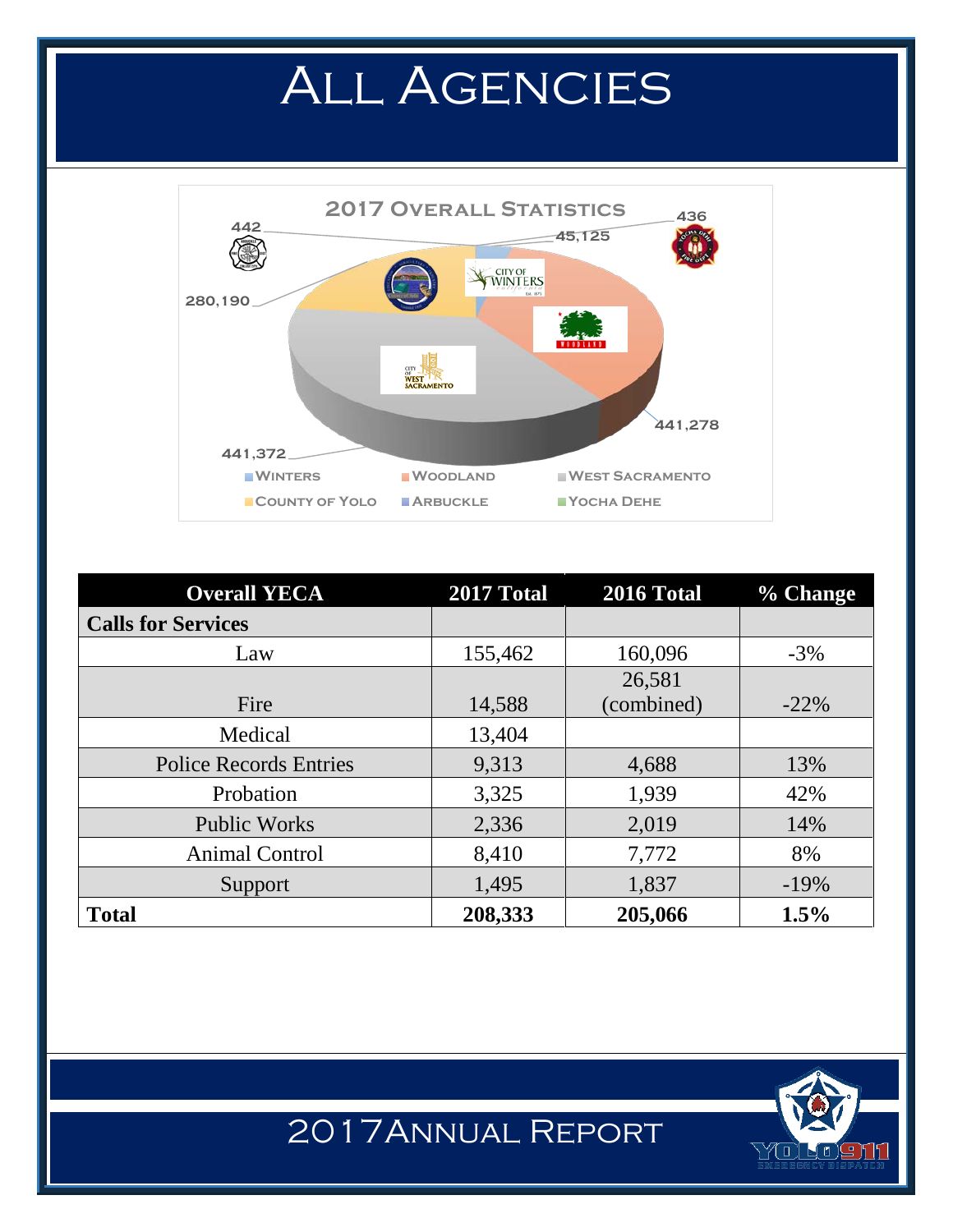## <span id="page-4-0"></span>CITY OF WINTERS



| <b>Agency</b>                   | 2017 Total | <b>2016 Total</b> | $\%$ Change |
|---------------------------------|------------|-------------------|-------------|
| <b>City of Winters</b>          |            |                   |             |
| Police                          | 6,127      | 7,841             | $-21%$      |
| <b>Police Records Entries</b>   | 133        | 109               | 18%         |
| Fire                            | 563        |                   |             |
| Medical                         | 421        |                   |             |
| <b>Public Works</b>             | 54         | 44                | 18%         |
| <b>Animal Control</b>           | 254        | 215               | 15%         |
| <b>Total</b>                    | 7,552      | 8,209             | $-16%$      |
| <b>Weighted Records Entries</b> | 121        | 31                | 74%         |
| <b>CLETS</b> Returns            | 27,432     | 30,316            | $-9\%$      |
| <b>Phone Calls</b>              | 10,020     | 14,589            | $-31\%$     |
| <b>Total</b>                    | 45,125     | 53,145            | $-16%$      |

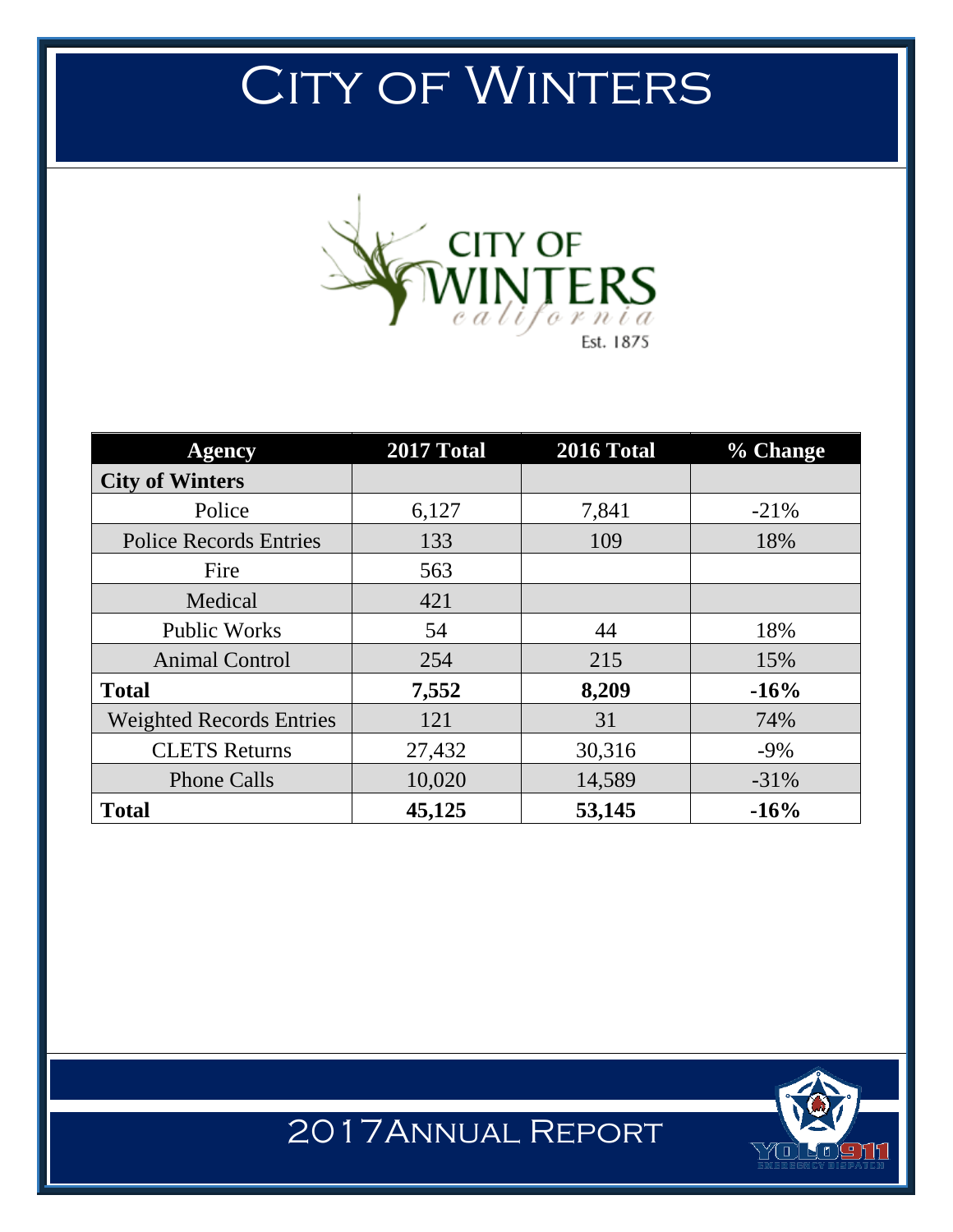## <span id="page-5-0"></span>CITY OF WOODLAND



| <b>Agency</b>                   | 2017 Total | 2016 Total | $\%$ Change |
|---------------------------------|------------|------------|-------------|
| <b>City of Woodland</b>         |            |            |             |
| Police                          | 60,363     | 62,271     | $-3\%$      |
| <b>Police Records Entries</b>   | 2,874      | 2,486      | 14%         |
| Fire                            | 3,717      | 8015 total | 6%          |
| Medical                         | 4,851      |            |             |
| <b>Public Works</b>             | 1,087      | 1,100      | $-1\%$      |
| <b>Animal Control</b>           | 2,856      | 2,583      | 10%         |
| <b>Total</b>                    | 75,748     | 68,440     | $-0.3%$     |
| <b>Weighted Records Entries</b> | 2,192      | 715        | 67%         |
| <b>CLETS</b> Returns            | 253,743    | 255,138    | 1%          |
| <b>Total Phone Calls</b>        | 109,595    | 122,783    | $-10%$      |
| <b>Total</b>                    | 441,278    | 447,076    | $-3%$       |

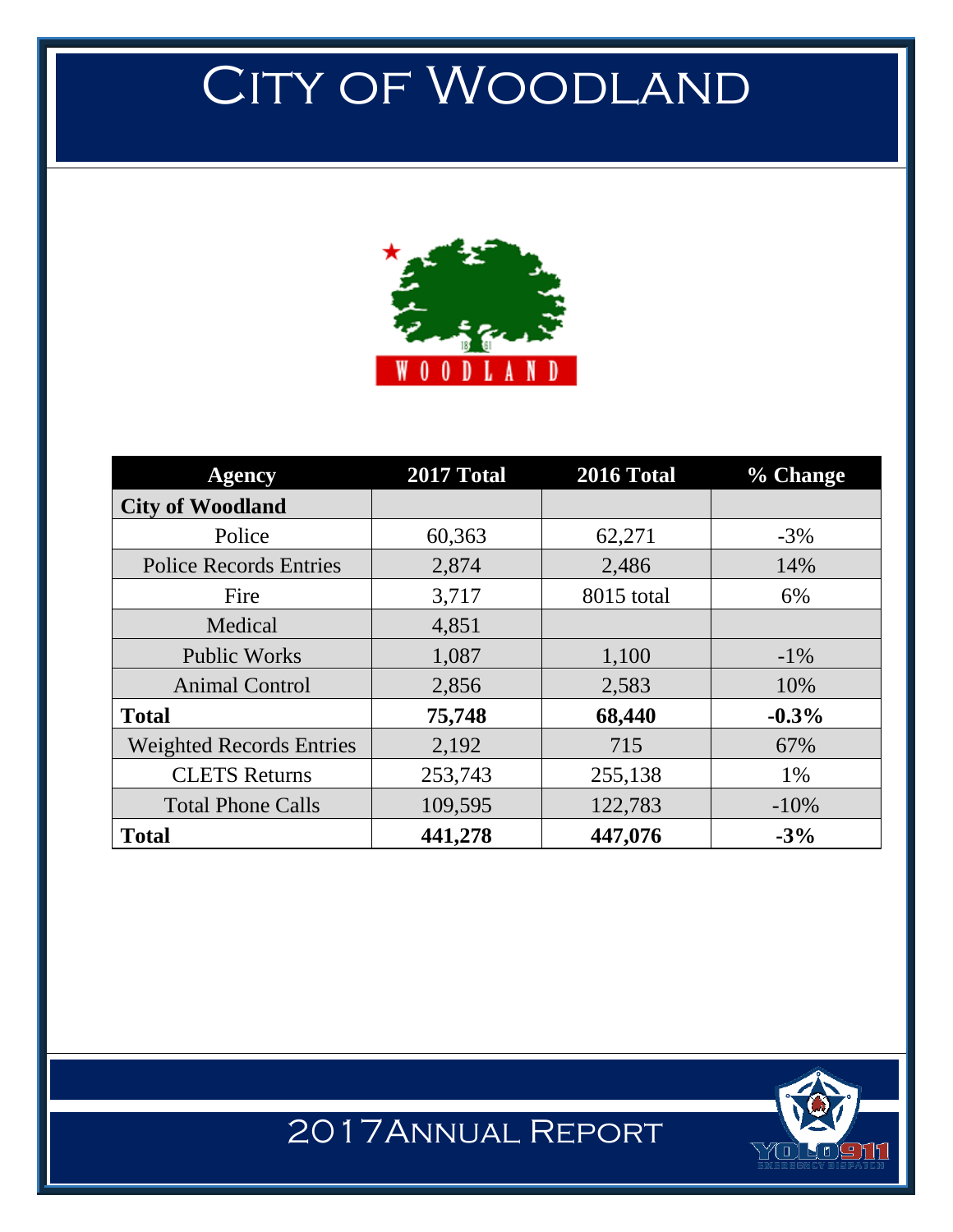## <span id="page-6-0"></span>CITY OF WEST SACRAMENTO



| <b>Agency</b>                   | 2017 Total | 2016 Total | % Change |
|---------------------------------|------------|------------|----------|
| <b>City of West Sacramento</b>  |            |            |          |
| Police                          | 60,774     | 60,914     | $-0.2%$  |
| <b>Police Records Entries</b>   | 2,393      | 2,093      | 13%      |
| Fire                            | 3,356      | 9903 total | $0\%$    |
| Medical                         | 6,580      |            |          |
| <b>Public Works</b>             | 747        | 643        | 14%      |
| <b>Animal Control</b>           | 2,504      | 2,345      | 6%       |
| <b>Total</b>                    | 76,354     | 65,995     | 1.0%     |
| <b>Weighted Records Entries</b> | 1,617      | 603        | 62%      |
| <b>CLETS</b> Returns            | 260,601    | 256,993    | 1%       |
| <b>Total Phone Calls</b>        | 102,800    | 123,679    | $-17%$   |
| <b>Total</b>                    | 441,372    | 447,270    | $-3%$    |



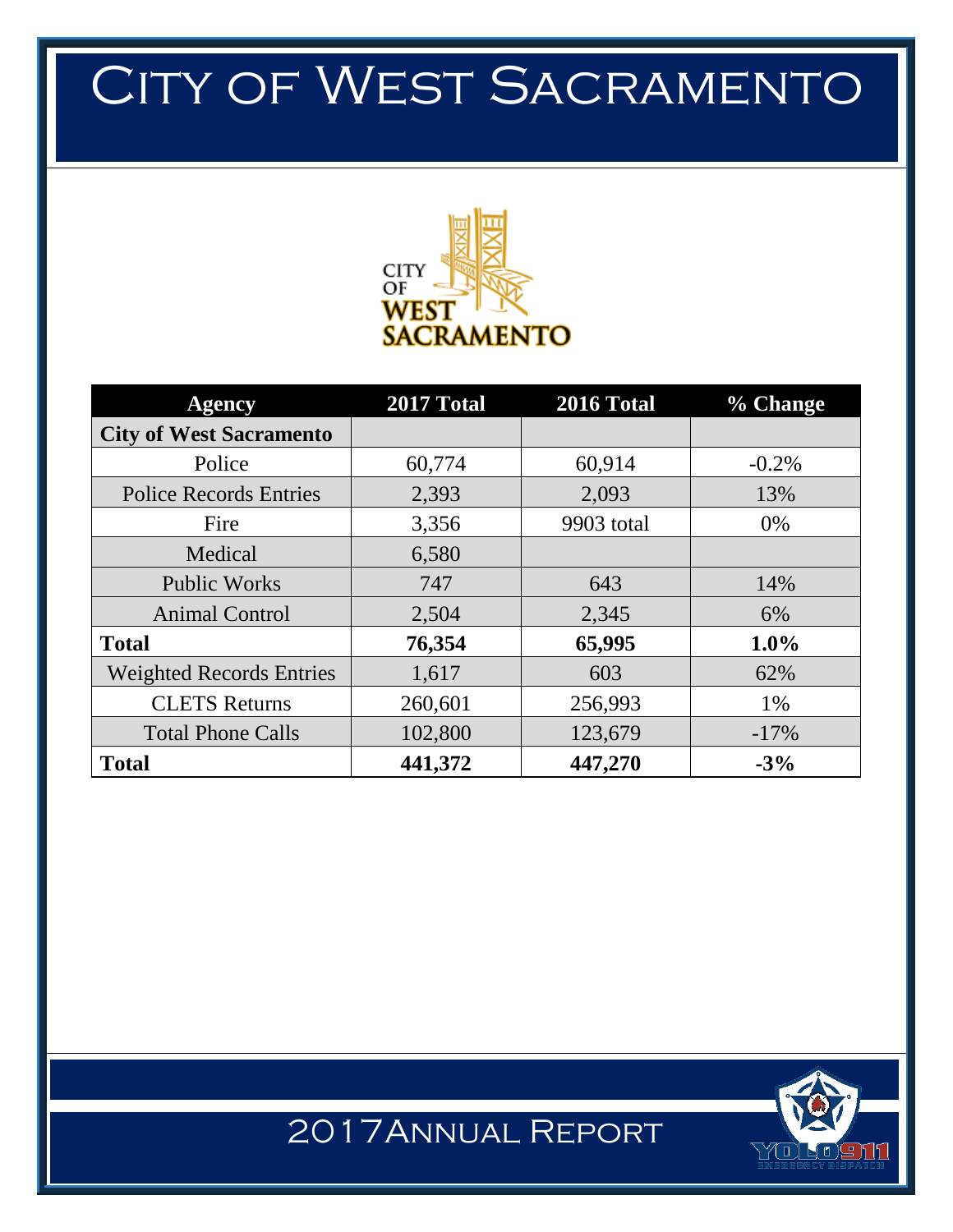## <span id="page-7-0"></span>County of Yolo



| <b>Agency</b>               | 2017 Total     | <b>2016 Total</b> | % Change |
|-----------------------------|----------------|-------------------|----------|
| <b>County of Yolo</b>       |                |                   |          |
| Sheriff                     | 28,077         | 29,070            | $-3%$    |
| Fire                        | 5,550          | 7,266             | $-4%$    |
| Medical                     | 959            |                   |          |
| <b>Public Works</b>         | 448            | 232               | 48%      |
| <b>Animal Control</b>       | 2,796          | 2,434             | 13%      |
| <b>District Attorney</b>    | 96             | 252               | $-62%$   |
| Maintenance                 | 41             | 50                | $-18%$   |
| Probation                   | 3,325          | 1,939             | 42%      |
| <b>Social Services</b>      | 953            | 692               | 27%      |
| <b>Mental Health</b>        | 1              | $\overline{0}$    | 100%     |
| <b>Environmental Health</b> | 11             | 14                | $-21%$   |
| Communications              | 23             | 21                | 9%       |
| <b>Explosive Ordinance</b>  | 39             | 29                | 26%      |
| Fire Investigative Unit     | $\overline{0}$ | $\overline{2}$    | 0%       |
| Fire Service Misc.          | 365            | 365               | 0%       |
| <b>Yolo Narcotics</b>       | 25             | 82                | $-70%$   |
| Public Guardian             | 38             | 83                | $-54%$   |
| <b>Total</b>                | 42,747         | 42,531            | 2%       |
| <b>CLETS Returns</b>        | 144,017        | 146,548           | $-2%$    |
| <b>Total Phone Calls</b>    | 93,426         | 70,527            | 25%      |
| <b>Total</b>                | 280,190        | 259,606           | 8%       |

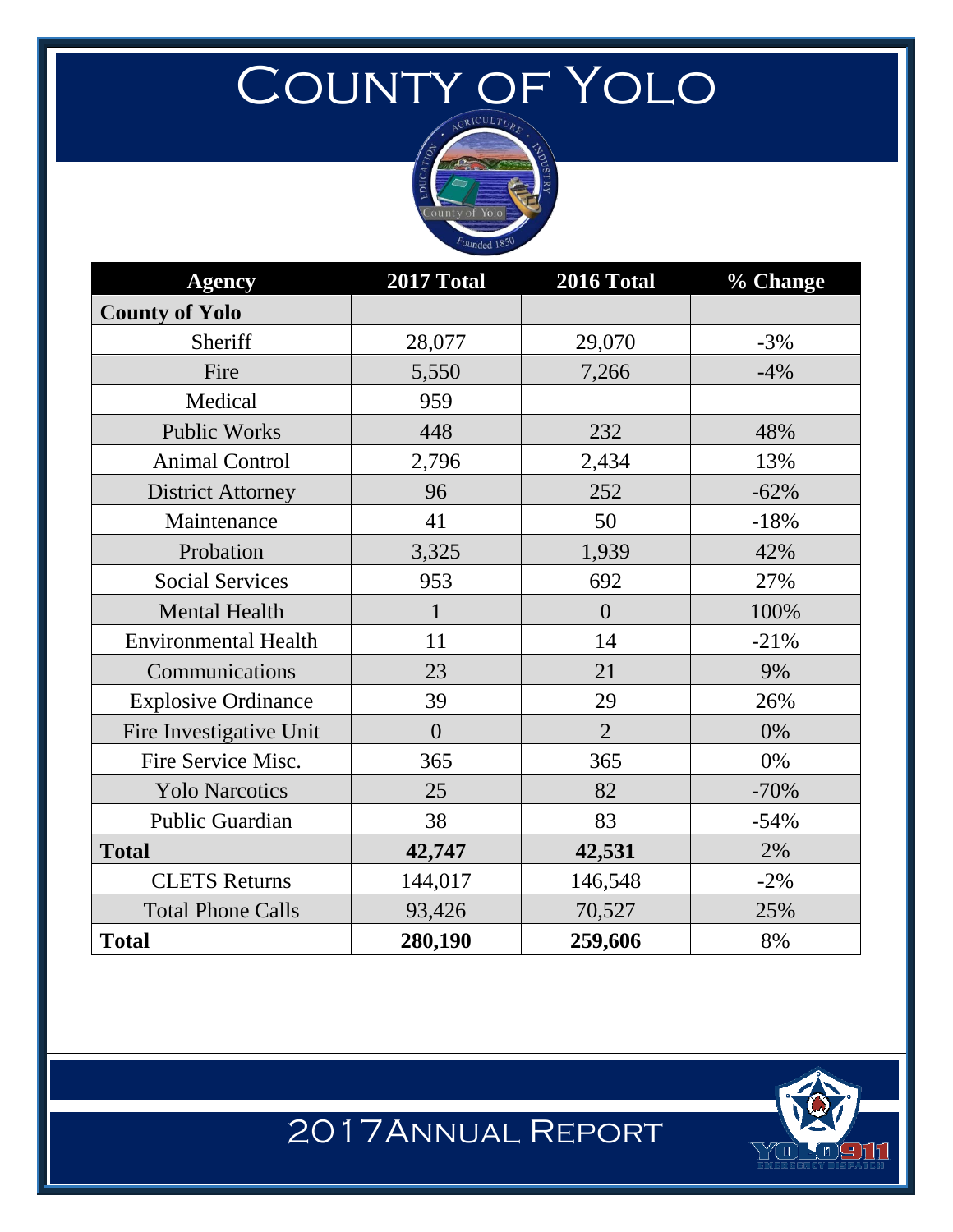# **COUNTY FIRE**



<span id="page-8-0"></span>

| <b>Agency</b>                  | 2017 Total | 2016 Combined | % Change |
|--------------------------------|------------|---------------|----------|
| <b>County Fire</b>             |            |               |          |
| Capay Fire                     | 371        | 453           | $-9%$    |
| Capay Medical                  | 39         |               |          |
| <b>Clarksburg Fire</b>         | 699        | 626           | 20%      |
| <b>Clarksburg Medical</b>      | 82         |               |          |
| Dunnigan Fire                  | 840        | 1,043         | 2%       |
| Dunnigan Medical               | 179        |               |          |
| <b>Elkhorn</b> Fire            | 167        | 169           | 11%      |
| <b>Elkhorn Medical</b>         | 22         |               |          |
| <b>Esparto Fire</b>            | 558        | 753           | $1\%$    |
| <b>Esparto Medical</b>         | 205        |               |          |
| <b>Knights Landing Fire</b>    | 182        | 266           | $-6%$    |
| <b>Knights Landing Medical</b> | 69         |               |          |
| <b>Madison Fire</b>            | 314        | 334           | 9%       |
| <b>Madison Medical</b>         | 53         |               |          |
| Robbins (Sutter County)Fire    | 125        | 143           | 13%      |
| Robbins (Sutter                |            |               |          |
| County)Medical                 | 39         |               |          |
| <b>Willow Oak Fire</b>         | 902        | 1,062         | $-3%$    |
| Willow Oak Medical             | 124        |               |          |
| <b>West Plainfield Fire</b>    | 413        | 450           | 3%       |
| <b>West Plainfield Medical</b> | 50         |               |          |
| Yolo Fire                      | 733        | 843           | $-5%$    |
| <b>Yolo Medical</b>            | 68         |               |          |
| <b>Zamora Fire</b>             | 246        | 227           | 17%      |
| Zamora Medical                 | 29         |               |          |
| <b>Total</b>                   | 6,509      | 6,369         | 3%       |

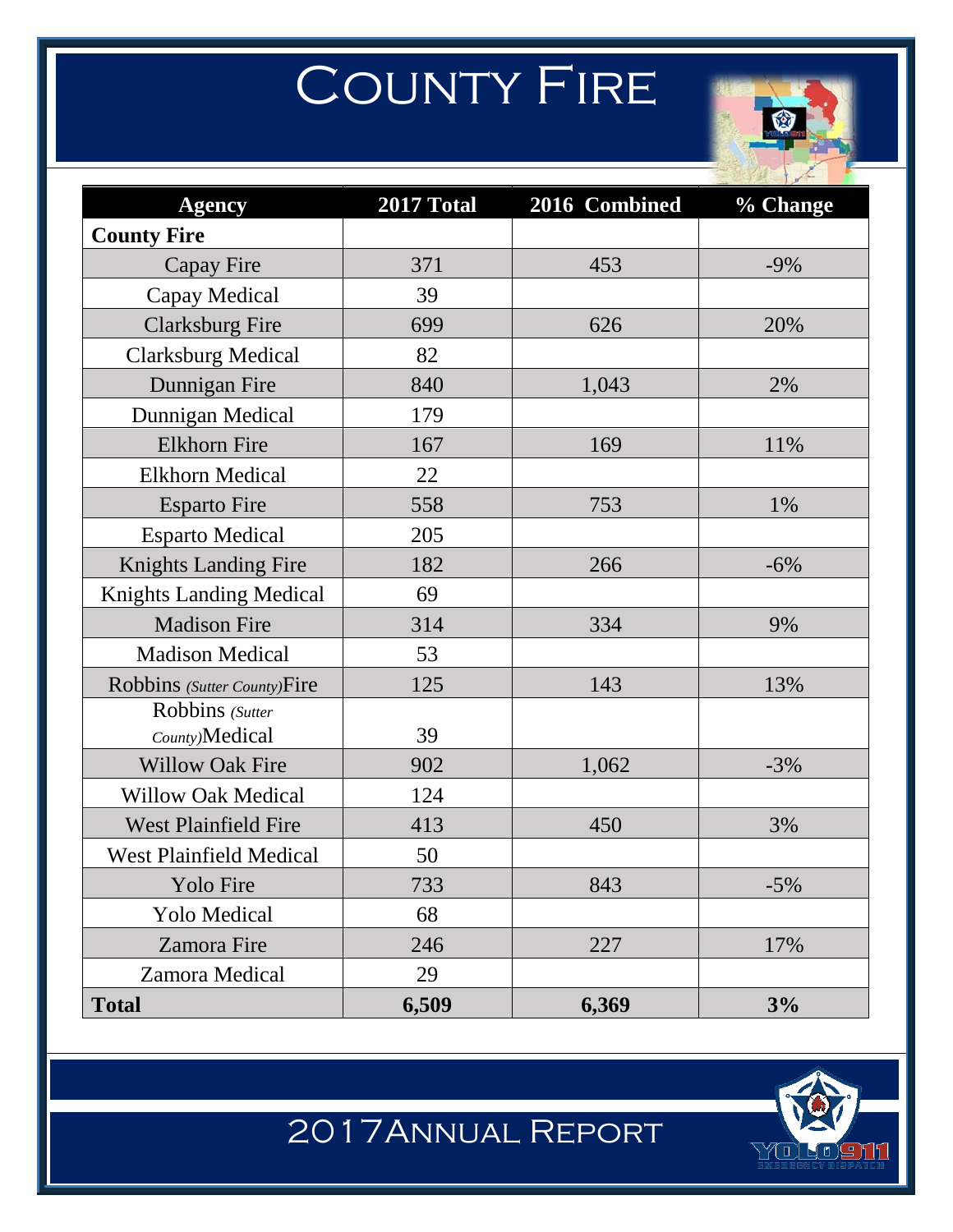## <span id="page-9-0"></span>YOCHA DEHE FIRE



| Agency                          |     | 2017 Total 2016 Combined % Change |        |
|---------------------------------|-----|-----------------------------------|--------|
| <b>Yocha Dehe Wintun Nation</b> |     |                                   |        |
| Fire                            | 114 | 500                               | $-13%$ |
| Medical                         | 322 |                                   |        |
| <b>Total</b>                    | 436 | 500                               | $-13%$ |